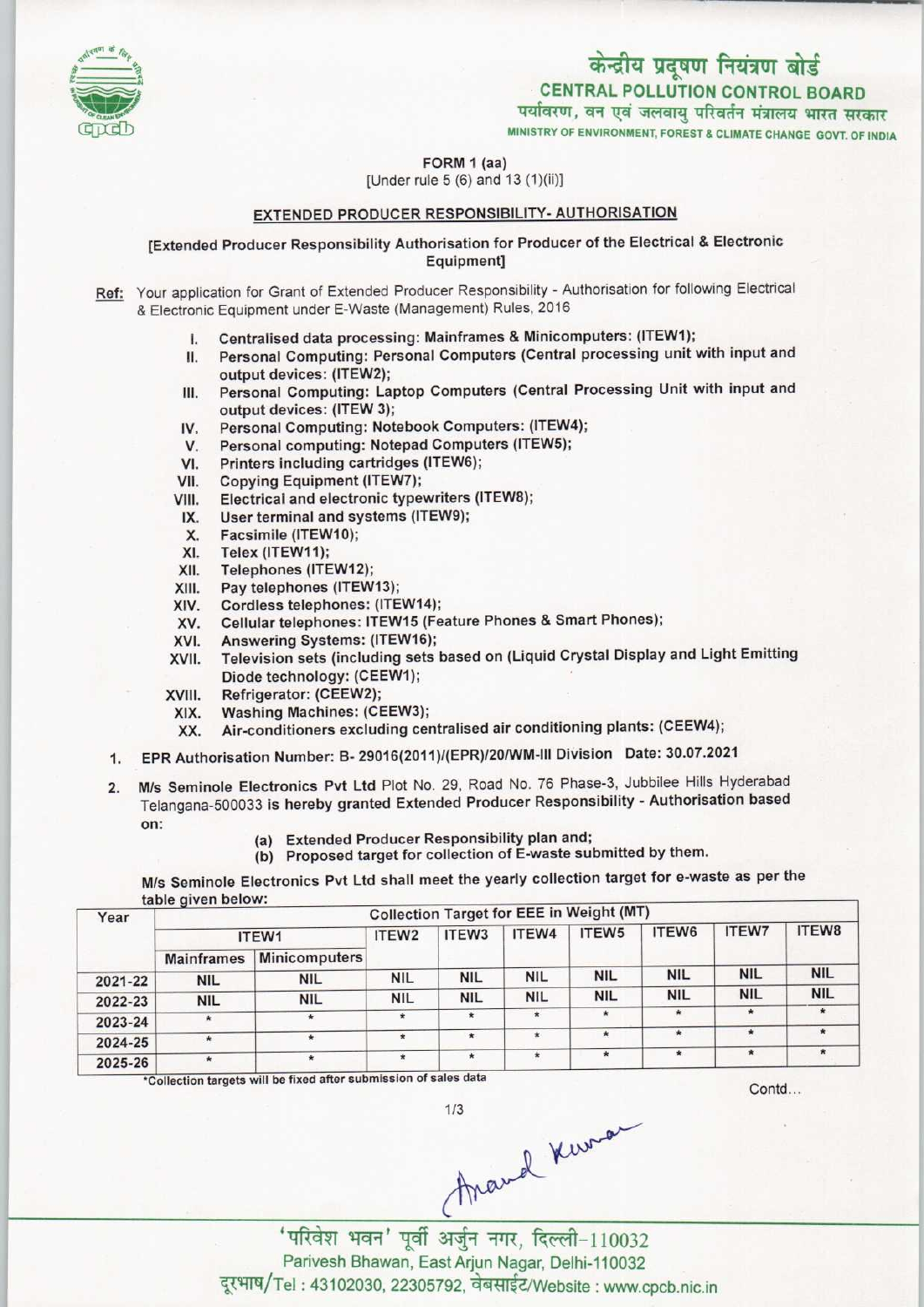

#### From pre page..

| Year    | <b>Collection Target for EEE in Weight (MT)</b> |            |            |             |                    |            |                       |                     |  |  |  |
|---------|-------------------------------------------------|------------|------------|-------------|--------------------|------------|-----------------------|---------------------|--|--|--|
|         | <b>ITEW9</b>                                    | ITEW10     | ITEW11     | ITEW12      | ITEW <sub>13</sub> | ITEW14     | ITEW15                |                     |  |  |  |
|         |                                                 |            |            |             |                    |            | <b>Feature Phones</b> | <b>Smart Phones</b> |  |  |  |
|         |                                                 |            |            | <b>NIL</b>  | <b>NIL</b>         | <b>NIL</b> | <b>NIL</b>            | <b>NIL</b>          |  |  |  |
| 2021-22 | <b>NIL</b>                                      | <b>NIL</b> | <b>NIL</b> |             |                    |            |                       | <b>NIL</b>          |  |  |  |
| 2022-23 | <b>NIL</b>                                      | <b>NIL</b> | <b>NIL</b> | <b>NIL</b>  | <b>NIL</b>         | <b>NIL</b> | <b>NIL</b>            |                     |  |  |  |
|         |                                                 | $\star$    | $\star$    | $\pmb{\pi}$ |                    | $\star$    | $\star$               |                     |  |  |  |
| 2023-24 | *                                               |            |            |             |                    |            | $\star$               | $\star$             |  |  |  |
| 2024-25 | $\pmb{\pi}$                                     | $\star$    |            | $\star$     | $\star$            |            |                       |                     |  |  |  |
| 2025-26 | $\star$                                         | $\star$    | <b>RE</b>  | $\star$     | $\star$            | $\star$    |                       |                     |  |  |  |

| Year    | <b>Collection Target for EEE in Weight (MT)</b> |                    |                   |                   |               |  |  |
|---------|-------------------------------------------------|--------------------|-------------------|-------------------|---------------|--|--|
|         | ITEW16                                          | CEEW1              | CEEW <sub>2</sub> | CEEW <sub>3</sub> | CEEW4         |  |  |
| 2021-22 | <b>NIL</b>                                      | <b>NIL</b>         | <b>NIL</b>        | <b>NIL</b>        | <b>NIL</b>    |  |  |
| 2022-23 | <b>NIL</b>                                      | <b>NIL</b>         | <b>NIL</b>        | <b>NIL</b>        | <b>NIL</b>    |  |  |
| 2023-24 |                                                 | $\dot{\mathbf{x}}$ |                   | Ŕ                 | $\frac{1}{2}$ |  |  |
| 2024-25 |                                                 | *                  |                   |                   |               |  |  |
| 2025-26 |                                                 | $\frac{1}{2}$      |                   |                   | $\star$       |  |  |

\*Collection targets will be fixed after submission of sales data

- 3. The Authorisation shall be valid for a period of five (5) years from date of issue with following conditions:
	- i. You shall strictly follow the approved Extended Producer Responsibility plan, a copy of which is enclosed herewith as Enclosure-I;
	- ii. You shall ensure that collection mechanism or collection Centres are set up or designated as per the details given in the Extended Producer Responsibility plan and that shall be completed before the proposed dates if any in the EPR Plan (list of collection Centres and the toll free numbers for reverse logistics enclosed);
	- iii. You shall ensure that all the collected e-waste is channelized to your dismantler/recycler M/s. Horizon Recycling Pvt. Ltd. Khasra No 35, Vill Kumarhera, Green Land Industrial Complex, 7km, Dehradun Road, Saharanpur-247001 U. P. and record shall be maintained at dismantler/recycler
	- and at your end.<br>in the lumintain records, in Form-2 of these Rules, of e-waste and make such records available for scrutiny by Central Pollution Control Board;
	- v. You shall file annual returns in Form-3 to the Central Pollution Control Board on or before 30th day of June following the financial year to which that returns relates.

## vi. General Terms & Conditions of the Authorisation:

- a. The authorisation shall comply with provisions of the Environment (Protection) Act, 1986 and the E-waste (Management) Rules,2016 made there under;
- b. The authorisation or its renewal shall be produced for inspection at the request of an officer authorised by the Central Pollution Control Board;
- C. Any change in the approved Extended Producer Responsibility plan should be informed to Central Pollution Control Board within 15 days on which decision shall be communicated by Central Pollution Control Board within sixty days;

 $2/3$ 

thand know

**Contd**